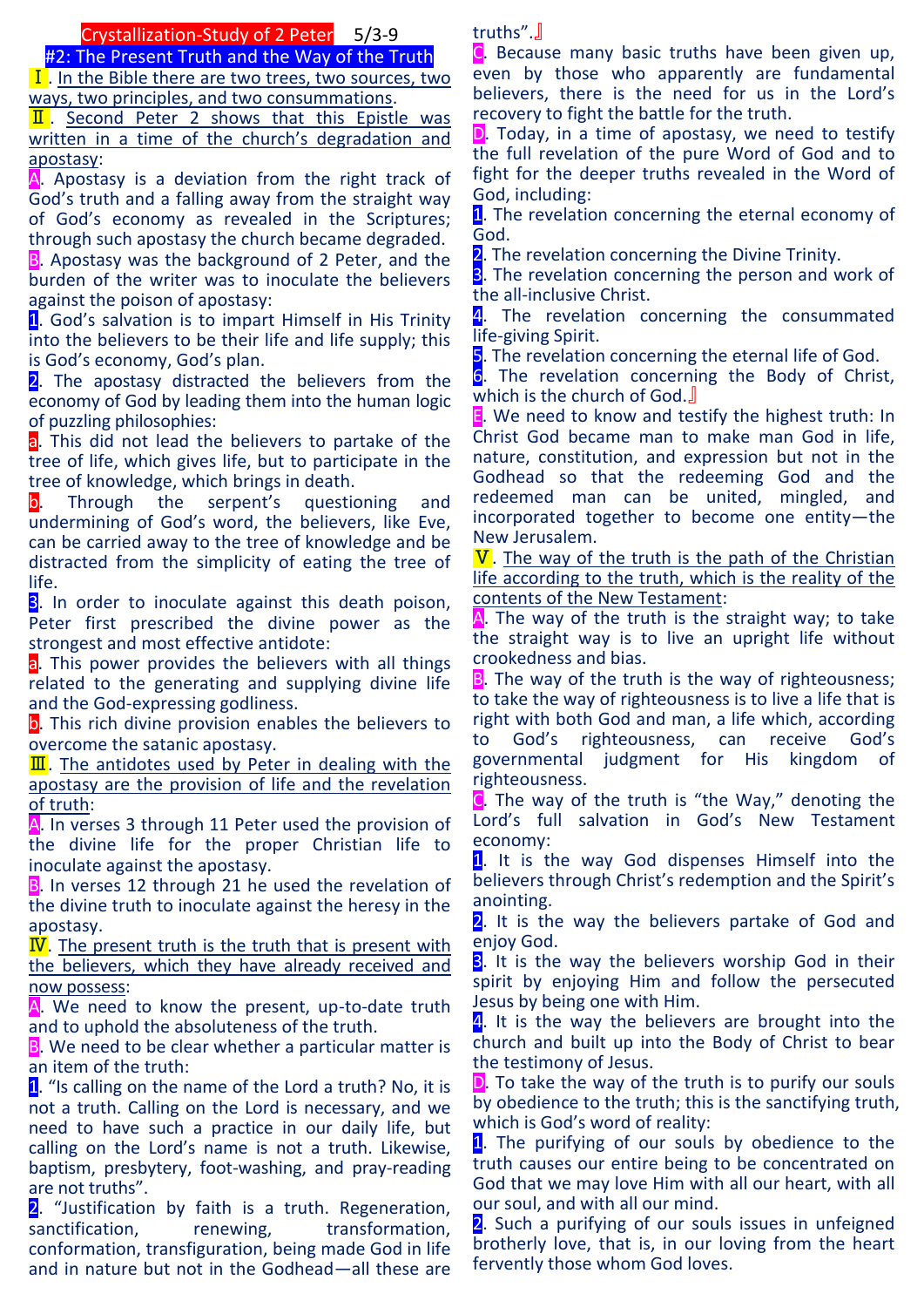## CP1:Satan tries to make us question God's word and provoke reaction to God. So we should not talk to Satan

OL1:God's salvation is to impart Himself in His Trinity into the believers to be their life and life supply; this is God's economy, God's plan. OL2: The apostasy distracted the believers from the economy of God by leading them into the human logic of puzzling philosophies. This did not lead the believers to partake of the tree of life, which gives life, but to participate in the tree of knowledge, which brings in death. OL3: Through the serpent's questioning and undermining of God's word, the believers, like Eve, can be carried away to the tree of knowledge and be distracted from the simplicity of eating the tree of life.  $OL4$ : In order to inoculate against this death-poison, Peter first prescribed the divine power as the strongest and most effective antidote. This power provides the believers with all things related to the generating and supplying divine life and the God-expressing godliness. OL5: This rich divine provision enables the believers to overcome the satanic apostasy. Gen. 2:9 And out of the ground Jehovah God caused to grow every tree that is pleasant to the sight and good for food, as well as the tree of life in the middle of the garden and the tree of the knowledge of good and evil. Rev. 21:10 And he carried me away in spirit onto a great and high mountain and showed me the holy city, Jerusalem, coming down out of heaven from God. 20:14 And death and Hades were cast into the lake of fire. 2 Peter 1:3 Seeing that His divine power has granted to us all things which relate to life and godliness, through the full knowledge of Him who has called us by His own glory and virtue. OL6: We need to know the present, up-to-date truth and to uphold the absoluteness of the truth. 2 Peter 1:12 Therefore I will be ready always to remind you concerning these things, even though you know them and have been established in the present truth. John 18:37 …For this I have been born, and for this I have come into the world, that I would testify to the truth. Everyone who is of the truth hears My voice. 8:32 And you shall know the truth, and the truth shall set you free. The "present truth" can also be rendered the "up-to-date truth." What is the up-to-date truth? Although all truths are in the Bible, through man's foolishness, unfaithfulness, negligence, and disobedience many of the truths were lost and hidden from man.…Not until the fullness of time did God release certain truths during particular periods of time and cause them to be revealed once more. Take, for example, the raising up of Martin Luther in the sixteenth century. God opened his eyes to see the matter of justification by faith.…The fact already existed before Luther's time. Luther was merely the one who realized this truth in a stronger way; he was particularly outstanding in this truth. For this reason, this truth became the "present truth" in that age.

Every worker of the Lord must uphold the absoluteness of the truth. This is possible only when a man is delivered from himself. Many are not absolute to the truth; they are affected by people, things, and

personal feelings. If a man is not absolute to the truth, he will, in the course of his work, sacrifice God's truth for man, himself, or his own desires. A basic requirement for being a servant of the Lord is to not sacrifice the truth. Application to New ones, Youth and College Students Gen. 3:1 Now the serpent was more crafty than any other animal of the field that Jehovah God had made. And he said to the woman, Did God really say, You shall not eat of any tree of the garden? FN Did God really say? In tempting the woman, Satan first touched her mind by questioning God's word, causing her to doubt God's word. The serpent's question stirred up Eve's doubting mind and prevented her from using her spirit to contact God. Satan's evil thought entered into Eve and contaminated her mind even before she ate of the tree of knowledge. 2 And the woman said to the serpent, Of the fruit of the trees of the garden we may eat; 3 But of the fruit of the tree which is in the middle of the garden, God has said, You shall not eat of it, nor shall you touch it, lest you die. 4 And the serpent said to the woman, You shall not surely die! 5 For God knows that in the day you eat of it your eyes will be opened, and you will become like God, knowing good and evil.  $6$  And when the woman saw that the tree was good for food and that it was a delight to the eyes, and that the tree was to be desired to make oneself wise, she took of its fruit and ate; and she also give some to her husband with her, and he ate.

You should learn from Eve's failure. Eve's failure was to have conversation with Satan. Learn to simply accept God's Word and reject Satan's word thoroughly (not partially). Never insert your preferences or feelings in this matter. When you talk to Satan, your mind will be contaminated and eventually your entire soul will be contaminated. **Brother's testimony**: When I was in college, my professor was the responsible one for the church. I often brought people to the monthly gospel meeting, and many were saved. And each time the fellowship was held with the responsible brother a few days after the meeting. I thought I would be praised by him, but instead I was rebuked severely every time. I thought to myself, "I came into fellowship to be praised, but I was rebuked. Why is it always like this?", and I was filled with anger. At this time, I heard the Lord's voice inside me, "Shouldn't you simply open and accept the fellowship, whether it suits you or not?" Through the Lord's mercy, I was able to reject Satan's suggestion to provoke the reaction to the brother and stay in oneness with him, and accepting the Lord's speaking and leading. As a result, I was able to maintain the gospel-preaching spirit. Thank the Lord.

Prayer: Oh Lord Jesus, Satan, who tempted Eve, uses various methods to speak against the Lord and the brothers and sisters, and to make us questioning the Lord's word. I learn to reject Satan's speaking thoroughly with absoluteness. Because Satan is more crafty than I am, and when I talk to him, my mind gets contaminated, and I become antagonistic to God, brothers and sisters. Lord, I will take the helmet of salvation. Protect my mind to genuinely love and follow You.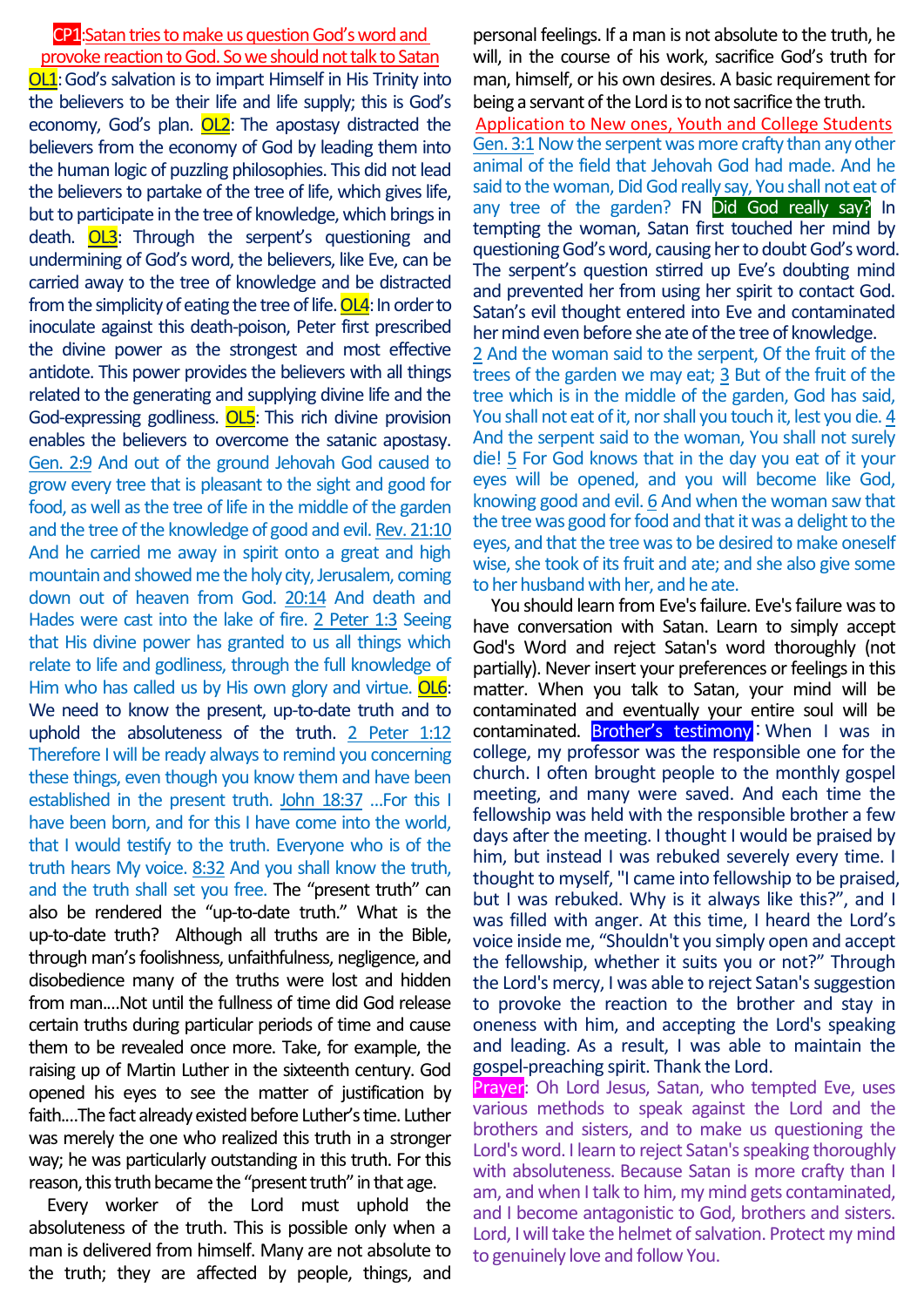CP2:Work and research under the divine dispensing and learn to apply the vision of God's economy in our living OL1:Today, in a time of apostasy, we need to testify the full revelation of the pure Word of God and to fight for the deeper truths revealed in the Word of God, including: ❶ The revelation concerning the eternal economy of God ❷ The revelation concerning the Divine Trinity ❸The revelation concerning the person and work of the all-inclusive Christ ❹The revelation concerning the consummated life-giving Spirit ❺ The revelation concerning the eternal life of God  $\bigoplus$ The revelation concerning the Body of Christ, which is the church of God

The first item concerns God's eternal economy. … God's economy is God's plan. For this plan, God made an administrative arrangement, which is His administrative management for dispensing Himself through the processed and consummated all-inclusive Spirit into His chosen, regenerated, sanctified, and transformed tripartite men so that they can become God in life and nature yet with no share in His Godhead. Thus they are being constituted to be the Body of Christ and will ultimately be enlarged and built up to be the New Jerusalem as God's eternal and corporate expression.

The second major item in the divine revelation concerns the Divine Trinity. The three [of the Divine Trinity] coexist and coinhere. Although the three are distinct, They cannot be separated. All this is not for doctrinal debate or study but for our experience and enjoyment. The Divine Trinity is for the dispensing of God into His chosen people that they may accomplish His eternal economy.

The third major item in the divine revelation concerns the person and work of the all-inclusive Christ. This all-inclusive Christ, as the preeminent One over all things and the One who fills all in all, is the center and circumference of God's economy. By passing through incarnation, human living, death, resurrection, and ascension, He dispenses Himself into the believers to regenerate, sanctify, renew, and transform them, and also to conform them to the image of God's firstborn Son,…and ultimately to glorify them.

The fourth major item concerns the consummated life-giving Spirit. The Spirit passed through the processes to become a consummated Spirit.… The Spirit of God, after being compounded, transformed, and intensified, became the consummated Spirit of the Triune God.

The fifth major item in the divine revelation concerns the eternal life of God.… Eternal implies that in quality, quantity, time, space, and existence, it is perfect and complete. We are regenerated and transformed in this eternal life, and glorified with the consummated Triune God as our eternal glory.

The sixth major item of the divine revelation in the Bible concerns the Body of Christ, which is the church of God. …Such a church as the house of God and also the Body of Christ is unique in the universe, yet it is manifested and expressed in many different localities on

the earth to be the many local churches. The fellowship in life of this church, whether universally or locally, is unique. Application to business person/graduate students

The basic and important revelations of the Bible are the six items on the left. All of them have to do with the economy of God. God's economy is to dispense Christ into people and build His Body. Businesspersons and graduate students should carry out their work and research under God's economy, enjoying the divine dispensing. Brother Lee said that 1/4 of the church life is the meetings and 3/4 of the church life is living. You should fellowship with brothers and sisters in your daily life, and even in your real life such as business life, you should consider it as a part of your church life. And in your demanding business life, learn to meet the demands by walking according to the Spirit in the Lord. Rom. 8:4 That the righteous requirement of the law might be fulfilled in us, who do not walk according to the flesh but according to the spirit. 6 For the mind set on the flesh is death, but the mind set on the spirit is life and peace.

For example, your boss at work has assigned you to carry out a difficult project with a fixed deadline. Since your real life is a continuation of, or a part of your church life, you need to exercise your spirit, open your mind, put your mind on your spirit, and then pray like this, "I don't think I am able to carry out such a difficult project in a short period. But I open my spirit now and open my mind to fellowship with you. In carrying out this project, let me experience You. My company and boss were given to me under your environmental arrangement. So I need to follow my boss's assignment in the Lord. I want to enjoy and express the Lord in my business life too". Then the Lord will be pleased to dispense more of Himself into us. This is the business life under the economy of God, the business life that is a part of the church life. After experiencing Christ in this way, we can dispense this Christ to others. You can also learn more about Christ by listening to the testimonies of others.

You should not treat the vision of God's economy as just a good teaching that you do not have to apply to your practical living. Make sure you apply it to your practical living. It's very easy to apply. ❶ Pray for a vision of God's economy and apply it gradually to your practical living, ❷ Apply in your practical living,  $\bigotimes$  Pray unceasingly and apply and practice. You must not be afraid of failures. The following is Brother Lee's prayer in his later years of matured ministry, "…We ourselves are still useless, still lacking, still flawed before You, even to this day. Oh Lord, we must admit before You that what You have shown us is too much, too high, but that reality we have actually entered into is very short. …".

Prayer: Oh Lord Jesus, please let me see the vision of God's economy clearly. I pray that I would apply it to my practical living. I renew my consecration and in the Lord, with the Lord, for the Lord, let me break through my habit of not applying it. I pray in the name of the Lord. Amen!